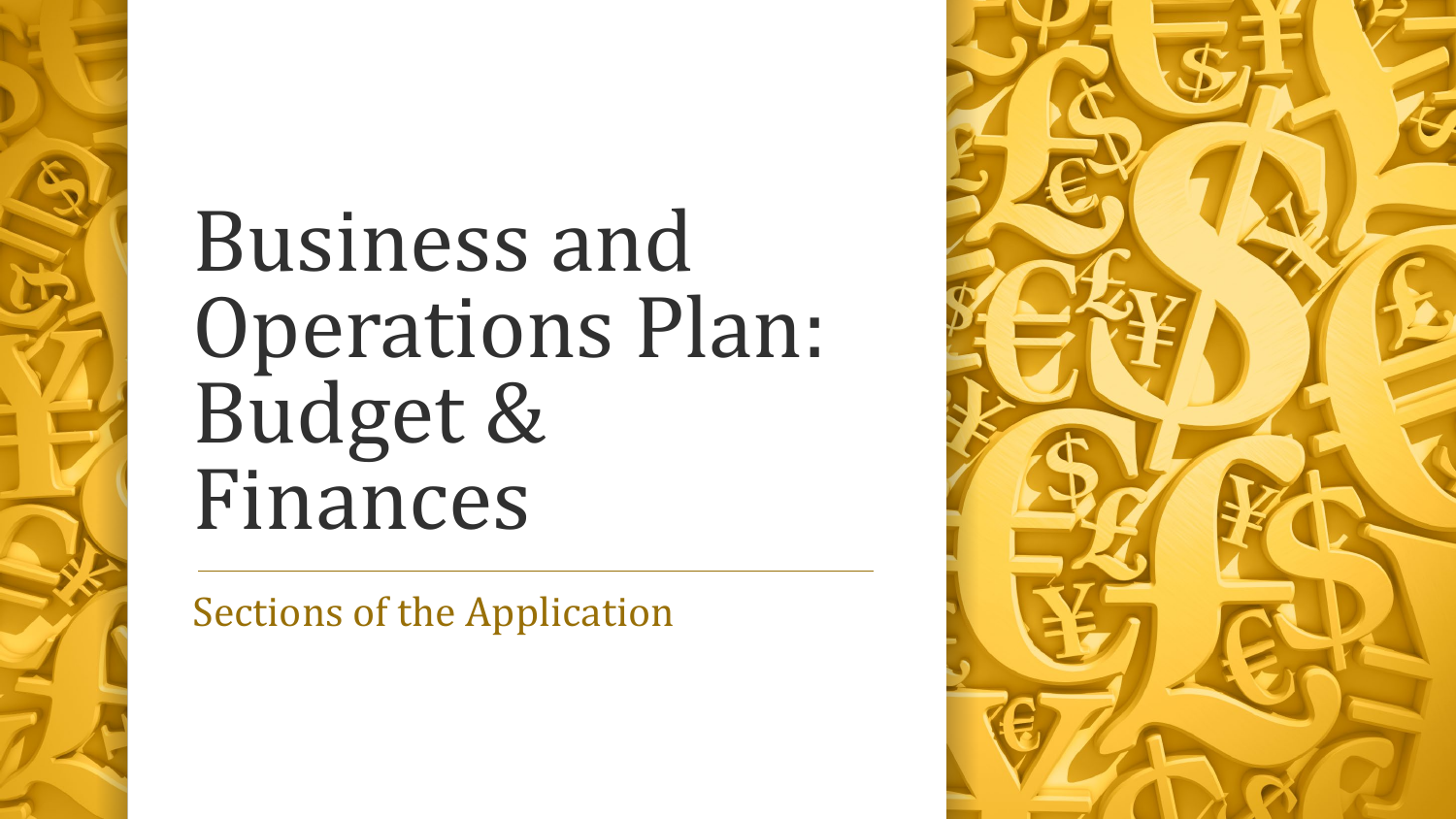Should provide an understanding of how the applicants intend to develop and manage the school's infrastructure and finances

- Should present a clear picture of:
	- revenue projections
	- expenditure requirements
	- facility needs
	- transportation and food service plans
	- pre-opening plan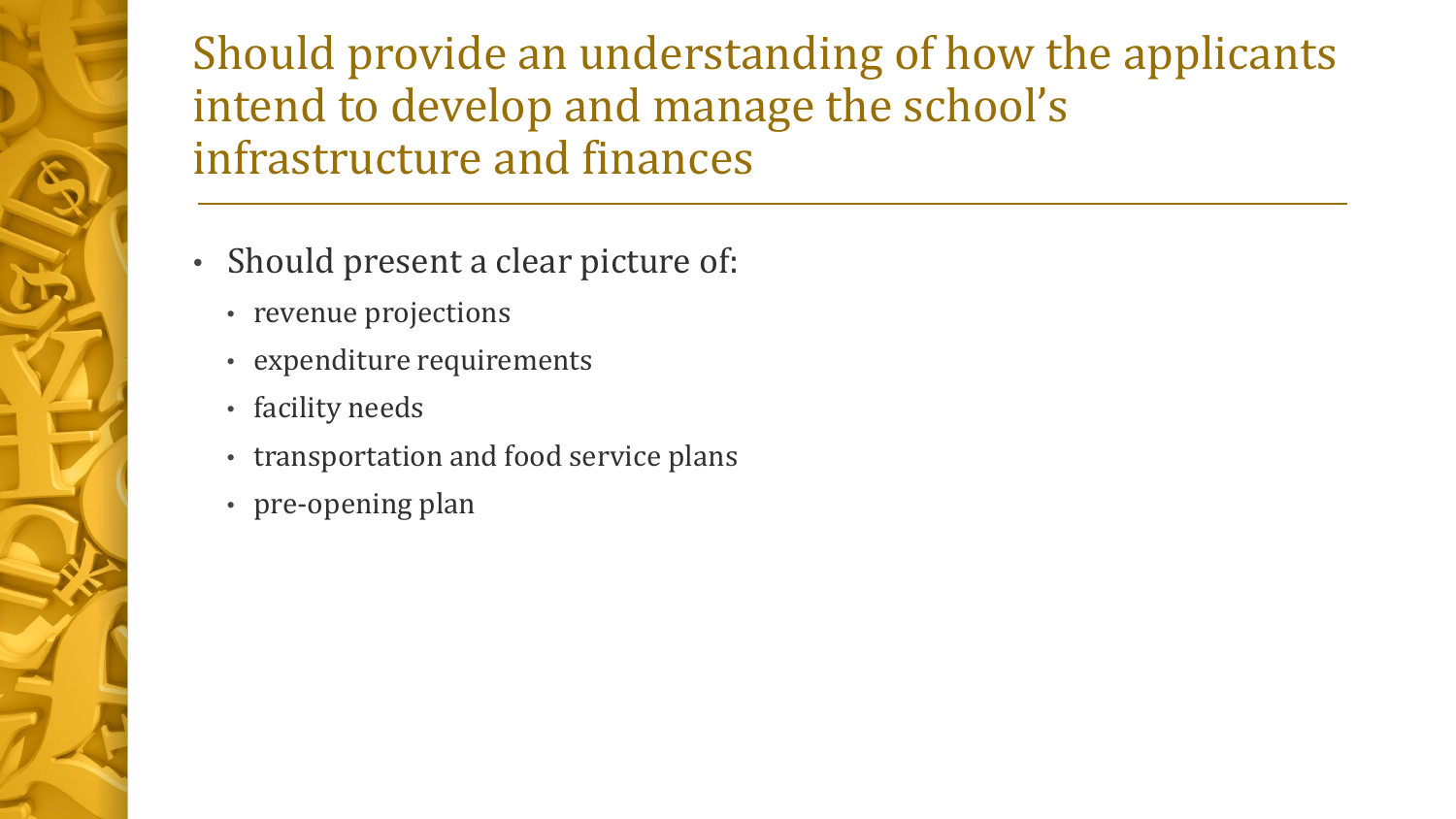# School Financing Basics







- Separate, discrete operations
- Closely interrelated
- Money is organized and spent according to a standardized system

#### <https://schools.utah.gov/financialoperations>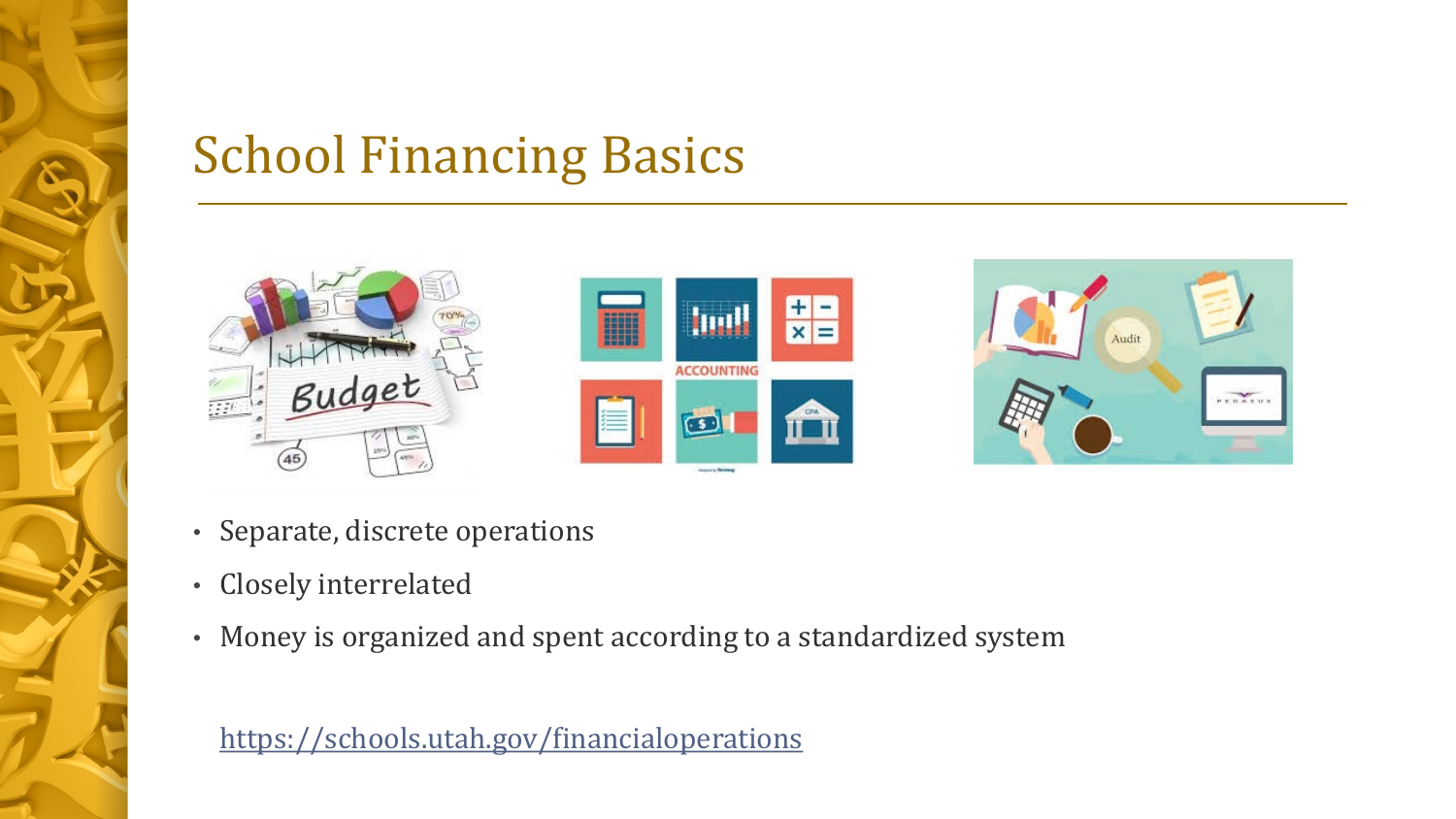# Budgeting

#### • Budgets

- Working tool
	- Aligned to mission and educational objectives
	- Estimate of resources needed to carry out your program
- Board approved in an open meeting
- Submitted to USBE & State Auditor

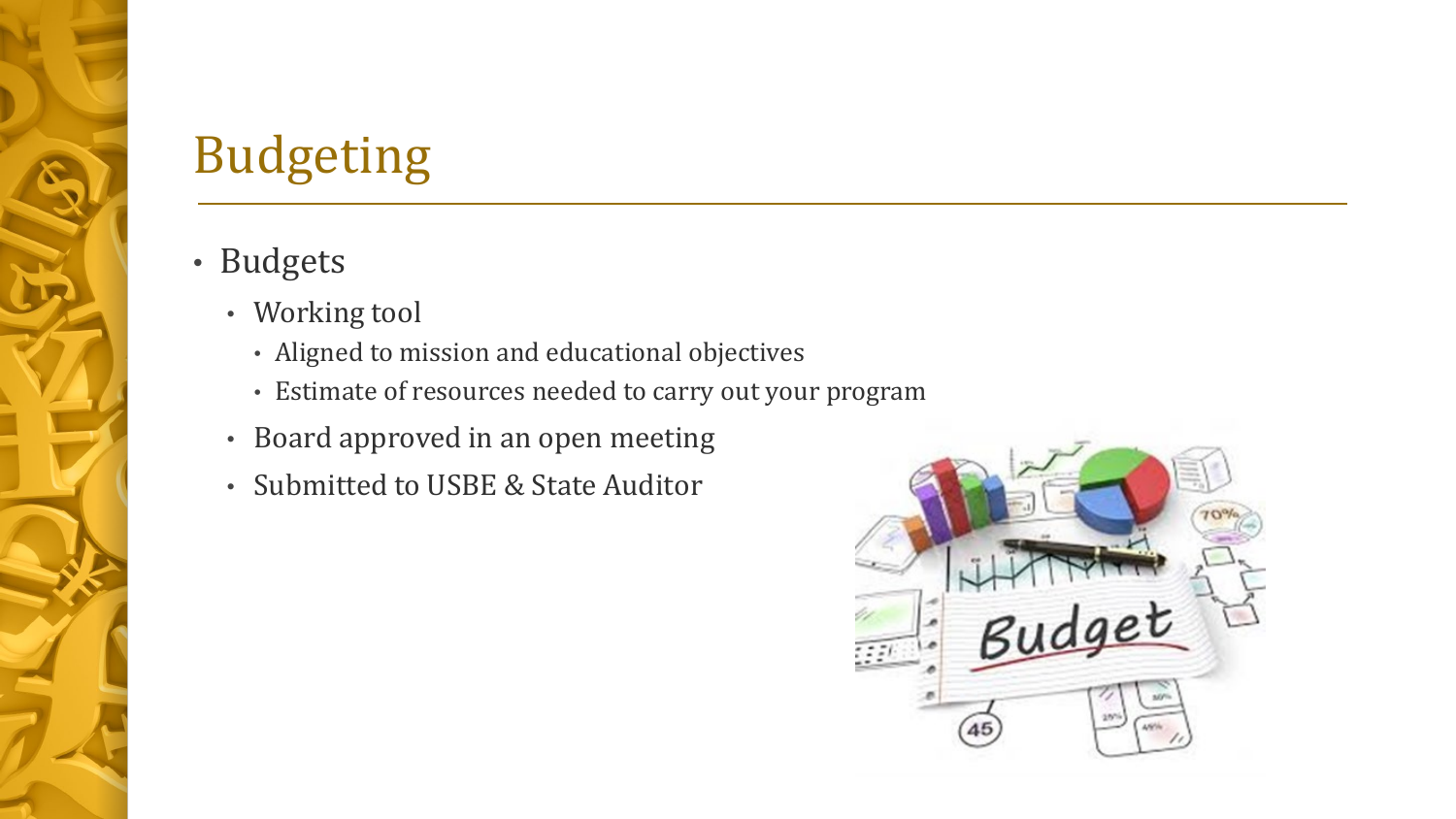### Revenue Streams

#### State

- MSP = Minimum School Program
	- 52 MSP Programs
	- You will not be eligible for them all
	- Some are flexible and some are restricted

**Flexible Allocation -- WPU Distribution** A flexible source of funds for LEAs.

**Special Education - Add On (RESTRICTED)** To provide educational services for students with disabilities as required by federal law.

#### Federal (RESTRICTED!!)

- SPED IDEA
- Title Funds
	- I & II are most common
	- III (ELL)
- NSLP

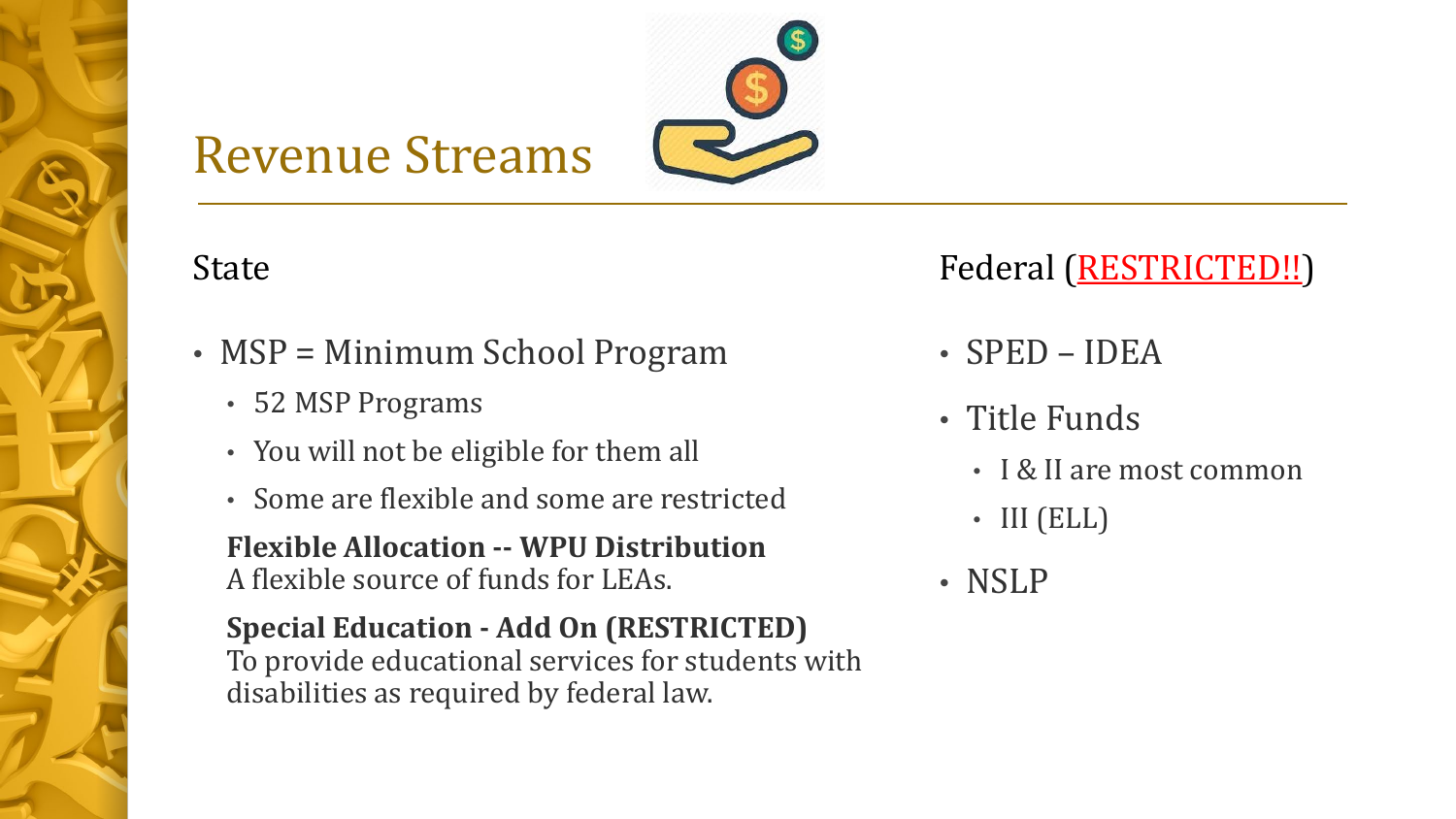| <b>Major Program</b>                                               | Program                                                        | <b>District Pam/Rev</b> | <b>Budget</b> | <b>Current Month</b> | Year-to-Date | <b>Remaining Balance</b> |
|--------------------------------------------------------------------|----------------------------------------------------------------|-------------------------|---------------|----------------------|--------------|--------------------------|
| 84027 SPED-IDEA Disabilities Educ Act                              | 17FTD Flow-through Discretionary FFY2017                       | 7524/4524               | 0.00          | 161.37               | 161.37       | $-161.37$                |
|                                                                    | 17FTFL Flow-through Formula FFY2017                            | 7524/4524               | 161.37        | 0.00                 | 0.00         | 161.37                   |
|                                                                    | 17STAC Special Ed State Level Activity FFY2017                 | 7524/4524               | 45,000.00     | 0.00                 | 45,000.00    | 0.00                     |
|                                                                    | 18FTFL Flow-through Formula FFY2018                            | 7524/4524               | 83,327.46     | 30,692.13            | 83,327.46    | 0.00                     |
| 84027 SPED-IDEA Disabilities Educ Act - Total                      |                                                                |                         | 128,488.83    | 30,853.50            | 128,488.83   | 0.00                     |
| 84173 SPED-Preschool Special Educ IDEA                             | 17PRE Preschool SPED Flow-through FFY2017                      | 7522/4522               | 3.18          | 3.18                 | 3.18         | 0.00                     |
|                                                                    | 18PRE Preschool SPED Flow-through FFY2018                      | 7522/4522               | 1,235.81      | 1,235.81             | 1,235.81     | 0.00                     |
| 84173 SPED-Preschool Special Educ IDEA - Total                     |                                                                |                         | 1,238.99      | 1,238.99             | 1,238.99     | 0.00                     |
| 84367 T&L-Improving Teacher Quality-State                          | 172FT Formula Flow Through FFY2017                             | 7860/4800               | 117.86        | 117.86               | 117.86       | 0.00                     |
|                                                                    | 182FT Formula Flow Through FFY2018                             | 7860/4800               | 3,218.41      | 3,218.41             | 3,218.41     | 0.00                     |
| 84367 T&L-Improving Teacher Quality-State - Total                  |                                                                |                         | 3,336.27      | 3,336.27             | 3,336.27     | 0.00                     |
| MSPB MSPB-Minimum School Programs Basic                            | 17PPP Special Education-Extended Yr Special Educators SFY2017  | 1278/3100               | 5,968.00      | 0.00                 | 5,968.00     | 0.00                     |
|                                                                    | 18PPA Kindergarten SFY2018                                     | VAR/3005                | 115,232.00    | 9,515.10             | 115,232.00   | 0.00                     |
|                                                                    | 18PPB Grades 1-12 SFY2018                                      | VAR/3010                | 1,604,017.26  | 133,223.84           | 1,604,017.26 | 0.00                     |
|                                                                    | 18PPD Professional Staff SFY2018                               | VAR/3020                | 109,545.40    | 8,676.76             | 109,545.40   | 0.00                     |
|                                                                    | 18PPF Special Education - Add-on SFY2018                       | 1205/3100               | 183,849.80    | 15,320.81            | 183,849.80   | 0.00                     |
|                                                                    | 18PPH Special Education - Self-contained SFY2018               | 1210/3100               | 23,121.82     | 1,926.81             | 23,121.82    | 0.00                     |
|                                                                    | 18PPI Special Education - Extended Year SFY2018                | 1220/3100               | 3,115.34      | 259.61               | 3,115.34     | 0.00                     |
|                                                                    | 18PPL Class Size Reduction SFY2018                             | 5201/3100               | 175,875.83    | 14,628.79            | 175,875.83   | 0.00                     |
|                                                                    | 18PPN Special Education - Impact Aid SFY2018                   | 1225/3100               | 4,584.76      | 382.06               | 4,584.76     | 0.00                     |
| <b>MSPB MSPB-Minimum School Programs Basic - Total</b>             |                                                                |                         | 2,225,310.21  | 183,933.78           | 2,225,310.21 | 0.00                     |
| MSPRB MSPRB-Minium School Programs Related to Basic                | 17PUO Digital Teaching and Learning-Ongoing SFY2017            | 5655/3400               | 22,806.67     | 0.00                 | 22,806.67    | 0.00                     |
|                                                                    | 18PQHG Enhancement for Accelerated Students Program-GT SFY2018 | 5331/3300               | 2,600.07      | 216.26               | 2,600.07     | 0.00                     |
|                                                                    | 18PQM School Land Trust Program SFY2018                        | 5420/3400               | 55,372.43     | 0.00                 | 55,372.43    | 0.00                     |
|                                                                    | 18PQN Charter School Local Replacement SFY2018                 | 5619/3400               | 1,303,640.00  | 107,092.50           | 1,303,640.00 | 0.00                     |
|                                                                    | 18PQO Charter School Administration SFY2018                    | 5625/3400               | 59,800.00     | 4,912.50             | 59,800.00    | 0.00                     |
|                                                                    | 18PQP K-3 Reading Improvement SFY2018                          | 5805/3400               | 14,193.73     | 1,157.32             | 14,193.73    | 0.00                     |
|                                                                    | 18PQR Educator Salary Adjustments SFY2018                      | 5876/3400               | 189, 387. 46  | 15,782.28            | 189, 387. 46 | 0.00                     |
|                                                                    | 18PQT Library Books & Electronic Resources SFY2018             | 5810/3400               | 800.68        | 66.72                | 800.68       | 0.00                     |
|                                                                    | 18POY Flexible Allocation - WPU Distribution SFY2018           | 5310/3200               | 6,070.71      | 498.10               | 6.070.71     | 0.00                     |
|                                                                    | 18PUA Teacher Supplies & Materials SFY2018                     | 5868/3400               | 5,681.89      | 0.00                 | 5,681.89     | 0.00                     |
|                                                                    | 18PUB Beverley Taylor Sorenson Elementary Arts SFY2018         | 5882/3400               | 15,681.00     | 0.00                 | 15,681.00    | 0.00                     |
|                                                                    | 18PUH Civics Educ State Capitol Field Trips SPY2018            | 5808/3400               | 1,360.00      | 0.00                 | 605.00       | 755.00                   |
|                                                                    | 18PUJ Enhancement for At-Risk Students SFY2018                 | 5336/3300               | 19,333.11     | 1,611.09             | 19,333.11    | 0.00                     |
|                                                                    | 18PUO Digital Teaching and Learning-Ongoing SPY2018            | 5655/3400               | 24,174.64     | 0.00                 | 24,174.64    | 0.00                     |
| <b>MSPRB MSPRB-Minium School Programs Related to Basic - Total</b> |                                                                |                         | 1,720,902.39  | 131,336.77           | 1,720,147.39 | 755.00                   |
| <b>SAS SAS-Student Advocacy Services</b>                           | 18SUPV Suicide Prevention SFY2018                              | 5674/3800               | 500.00        | 500.00               | 500.00       | 0.00                     |
| <b>SAS SAS-Student Advocacy Services - Total</b>                   |                                                                |                         | 500.00        | 500.00               | 500.00       | 0.00                     |
| T&L T&L-Teaching & Learning                                        | 18PCA School Readiness (HQSR) SFY2018                          | 7350/4700               | 330.36        | 0.00                 | 165.00       | 165.36                   |
| <b>T&amp;L T&amp;L-Teaching &amp; Learning - Total</b>             |                                                                |                         | 330.36        | 0.00                 | 165.00       | 165.36                   |
| 6G0 Weilenmann School of Discovery, Inc - Total                    |                                                                |                         | 4,080,107.05  | 351,199.31           | 4,079,186.69 | 920.36                   |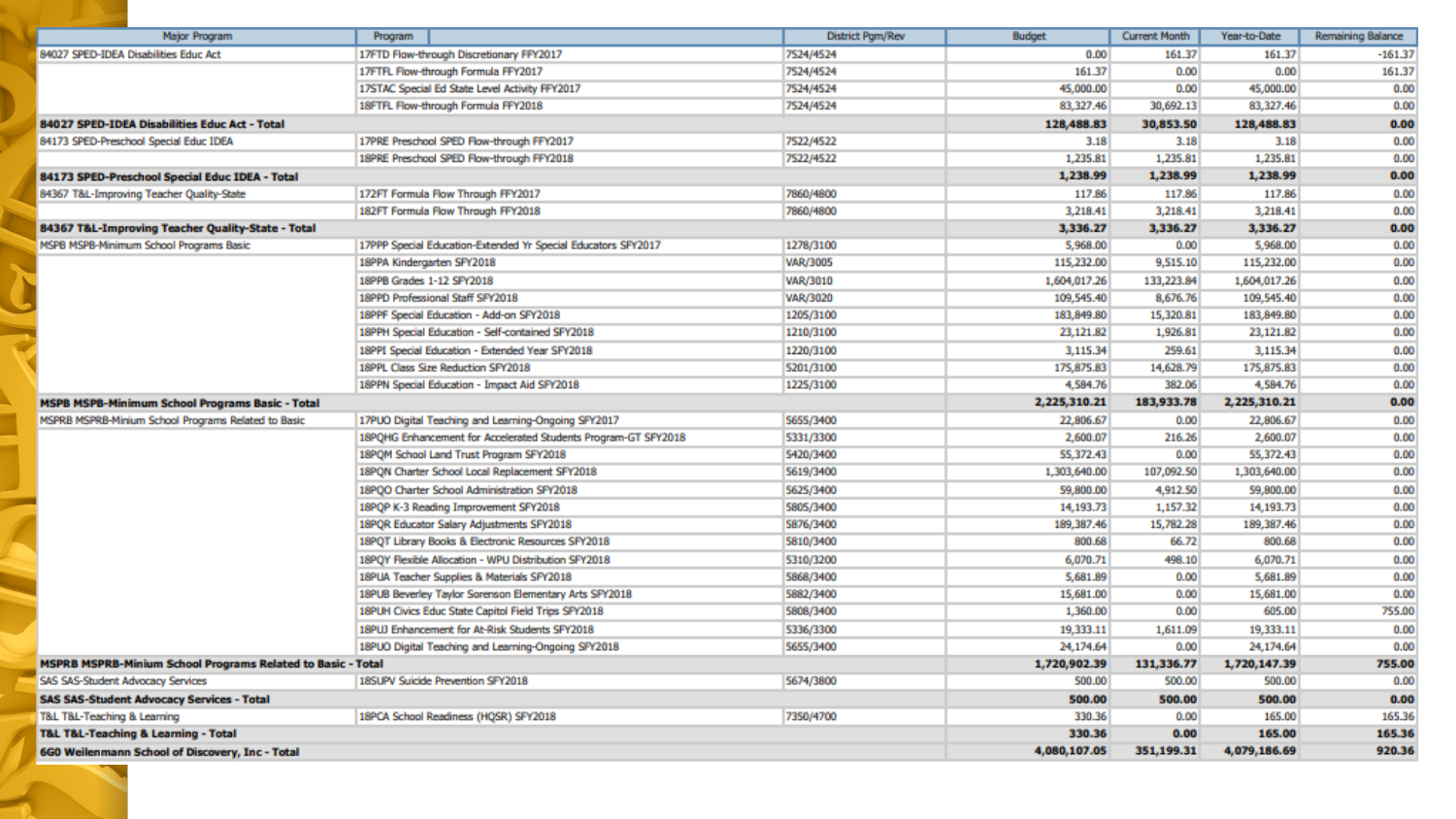# Accounting

- Assess the overall effectiveness of your plan (budget)
- Modified Accrual Method & Program Accounting are REQUIRED!
- Helps you budget moving forward
- Should receive monthly financial reports from your Finance Committee
	- Business Manager, Board Treasurer, and usually two other members

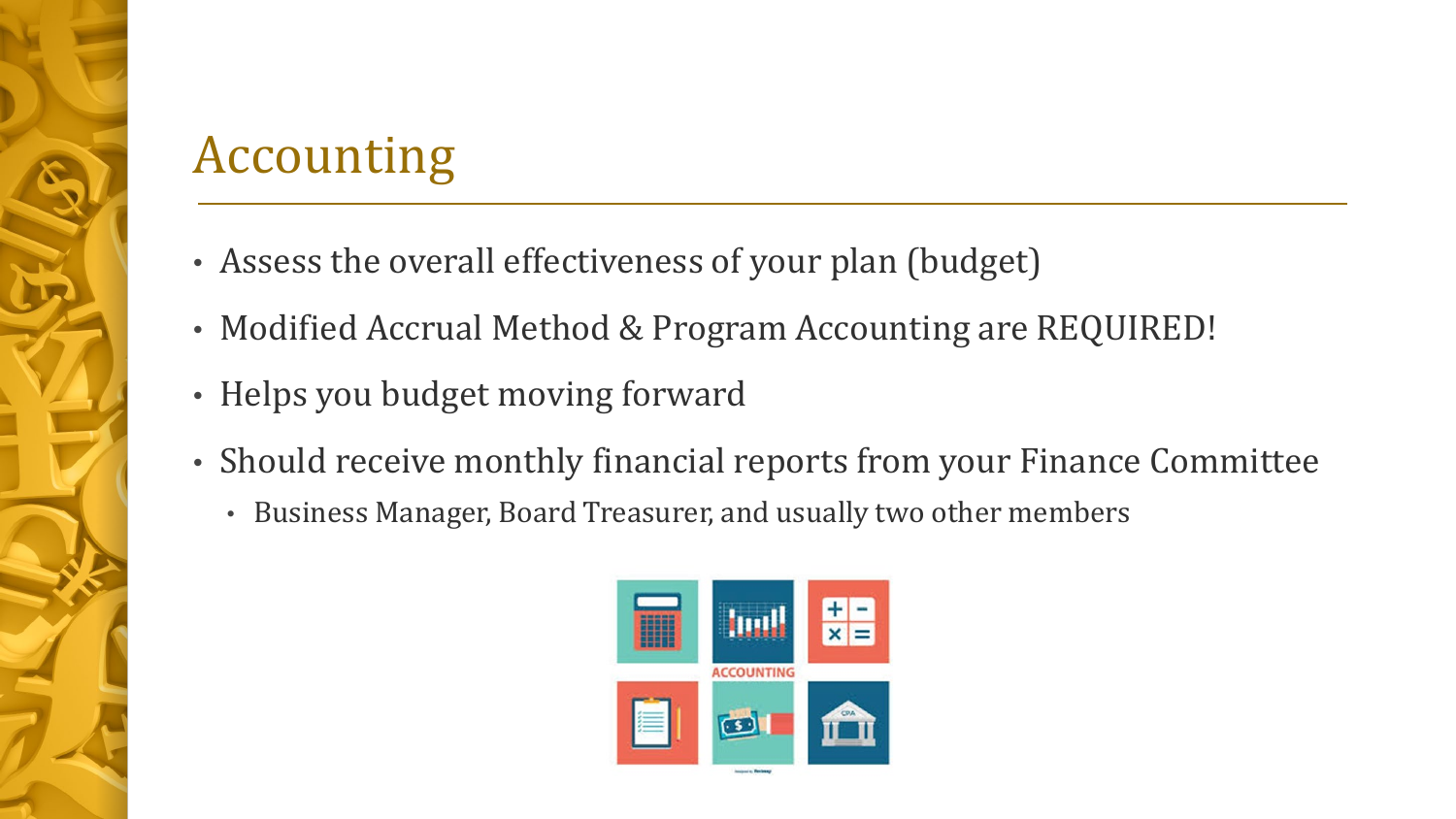### Finance Committee

#### **Role of the Committee**

- Provide financial oversight for the organization:
	- Budgeting and financial planning,
	- Financial reporting,
	- Monitoring of internal controls and accountability policies,
	- Reporting to the full board monthly
- May also serve as the audit committee
	- Recommend the auditor selection.
	- Review the draft audit and 990 as presented by the auditor.
	- Present the audit report to the full board of directors (if the auditor does not do this).
	- Review the management recommendation letter from the auditor and ensure follow up on any issues mentioned

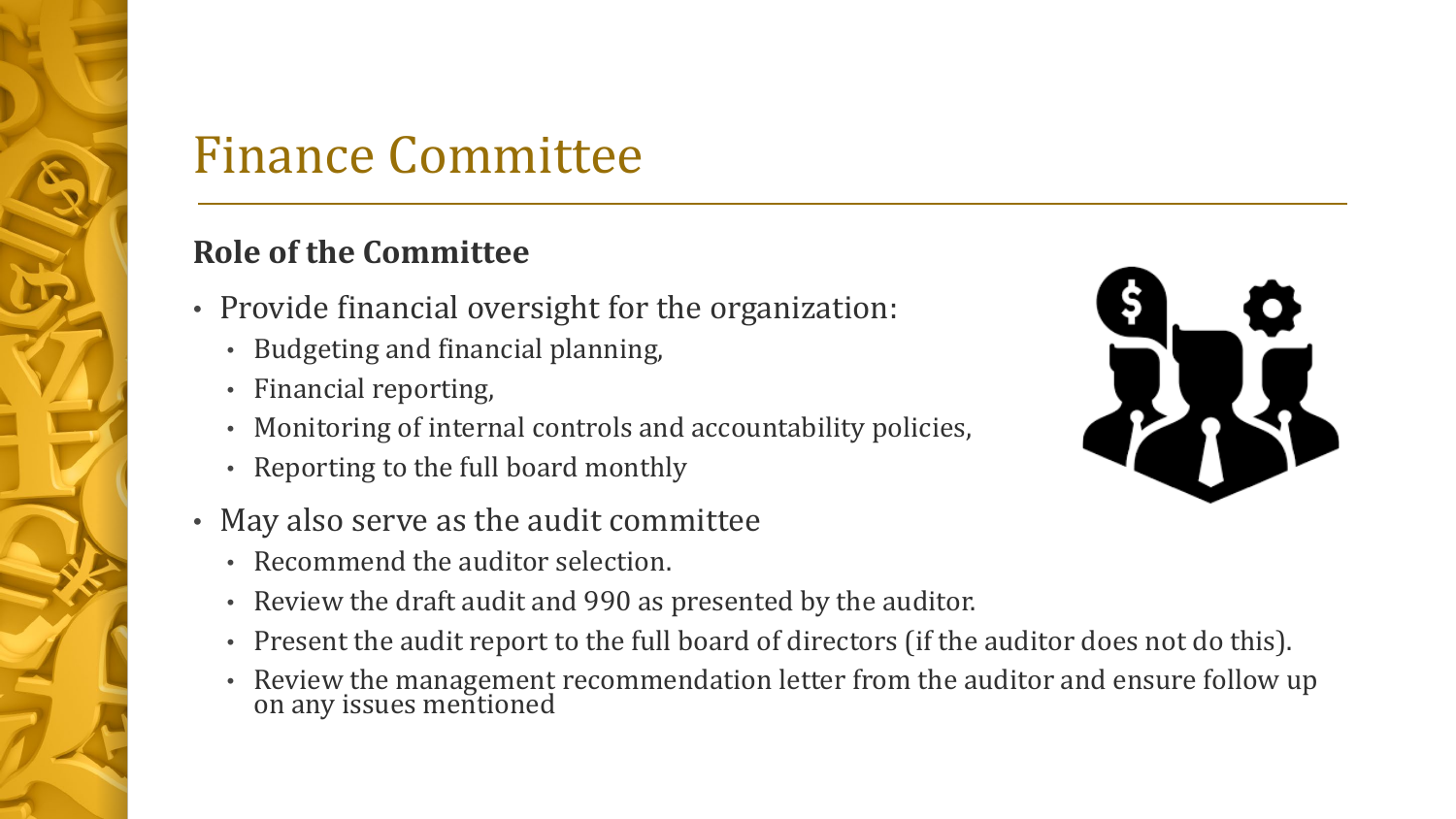# Auditing

#### External

- Charter schools are public agencies, the raising and spending of money must be reviewed and audited yearly
	- Financial Compliance
	- Program Compliance
	- Performance Audit

#### Internal

- Internal reviews and audits on a continuous basis to ensure accuracy and prevent fraud
- Internal Controls
	- System of checks and balances
	- Built into the system

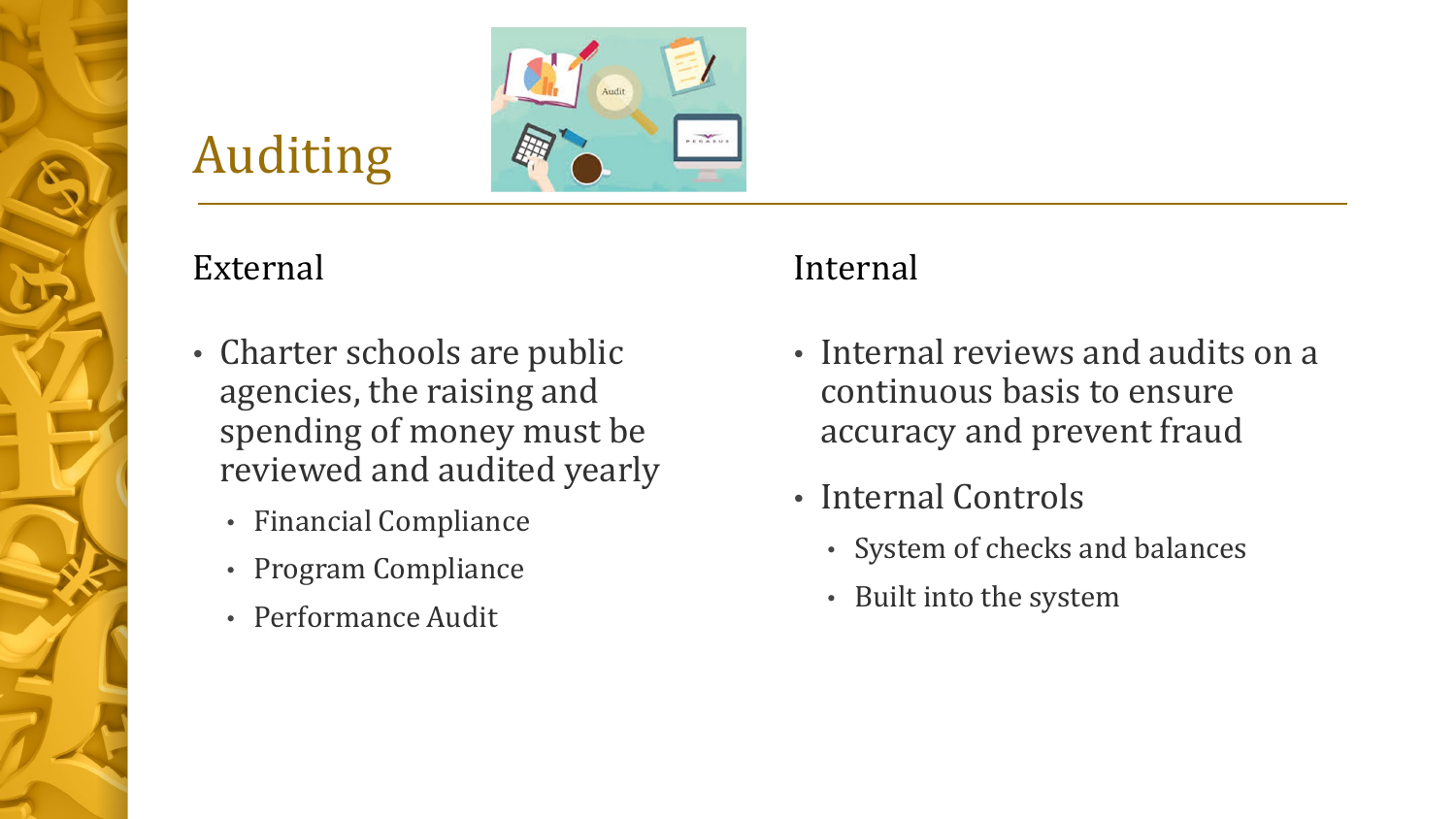# Quiz

What are the 3 essential aspects of education finance?





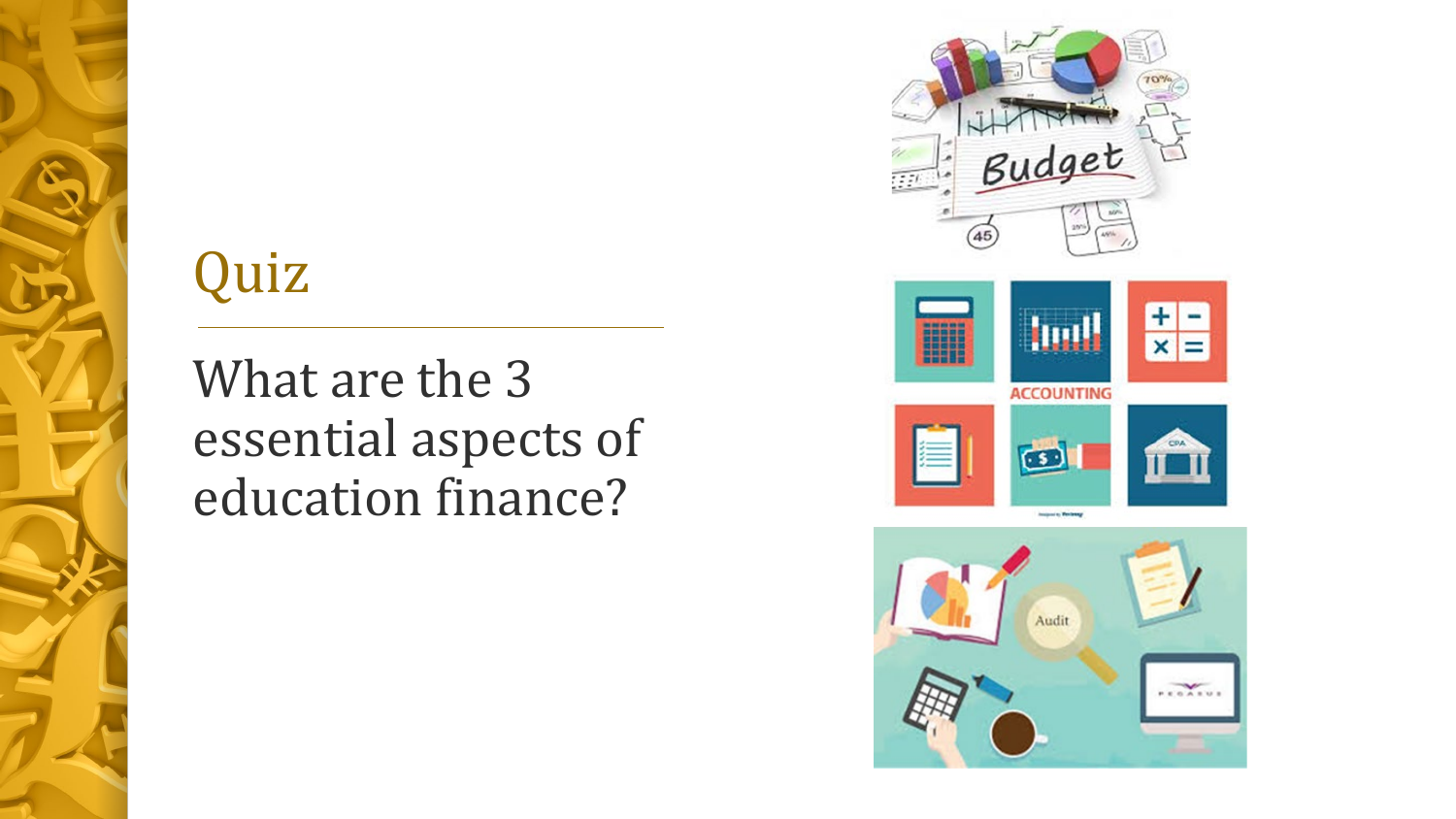### Provide a cash flow analysis for the preoperational year and first two years of operation (FY= July 1–June 30).

- Cash flow is the lifeblood of every organization including a charter school!
- Cash flows from 3 sections:
	- Operating expenses: changes other than those reported in the investing & financing
	- Investing expenses: amounts spent to purchase long-term assets or from the sale of
	- Financing expenses: amounts received from borrowings and the repayments.

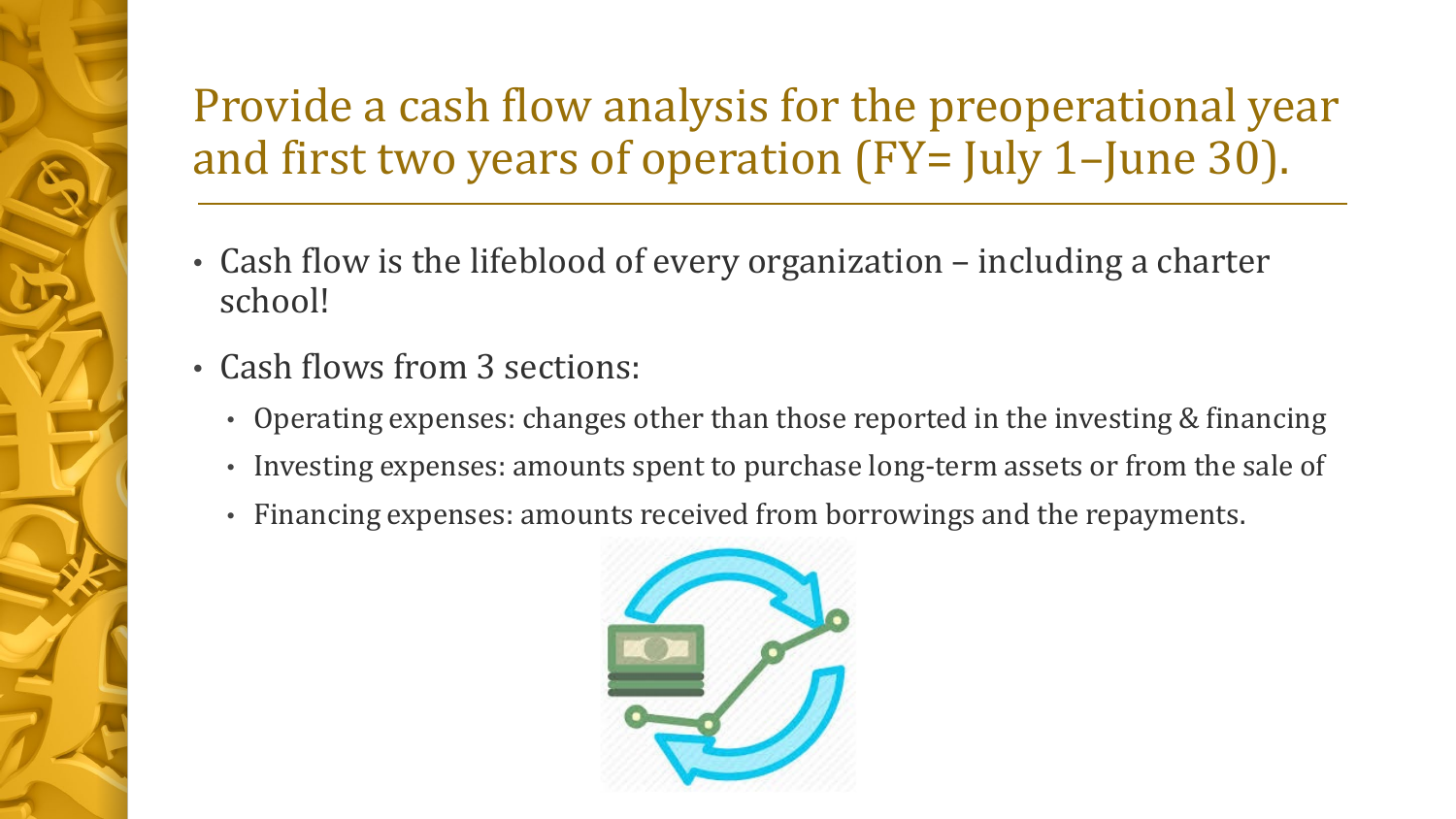# Include an explanation and discussion of key financial assumptions.

- Well educated guesses
- Connected to the rest of the plan
- Provided basis for all
	- variable costs
	- fixed costs
	- start up versus on going costs
- Costs of professional and operational services (phones, legal, accounting)
- *A response that meets the standard will: Present realistic, evidence-based revenue and expenditure assumptions for the first three fiscal years, including for any plan to incur and repay debt, for both full enrollment and breakeven enrollment scenarios.*

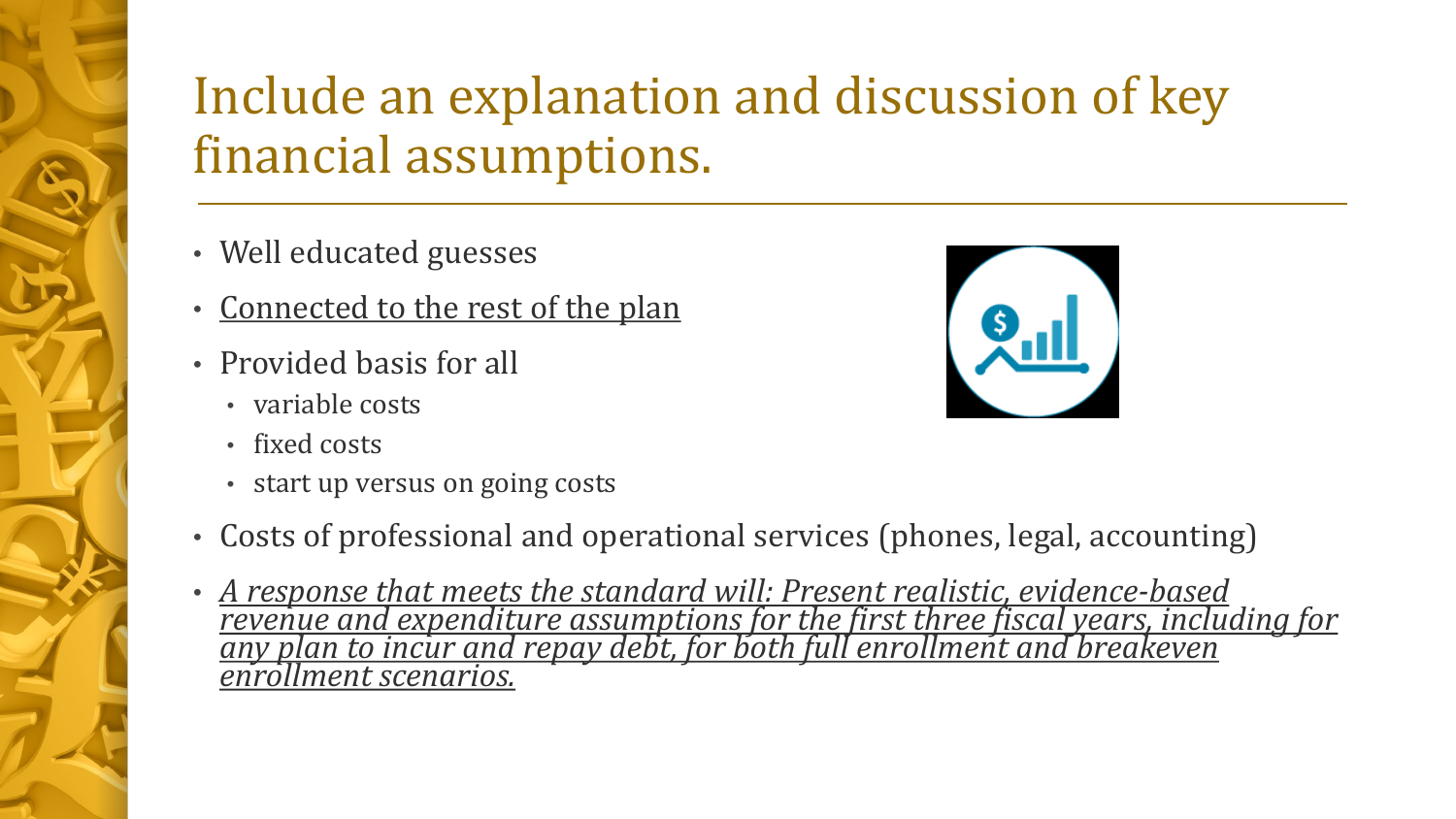Explain how the fiscal priorities align with and support implementation of the educational program and other key elements in the charter agreement.

- Tech school? Do you have enough resources for the equipment, support, licenses, upgrades, etc.?
- Small class sizes? Do you have salary costs that reflect the number of teachers needed? Do you have competitive salaries & benefits for the level of teacher you plan to recruit?

• *A response that meets the standard will: Present financial priorities that are consistent with and support goals and key elements of the plan, including the school's mission, educational program, staffing, and facility.*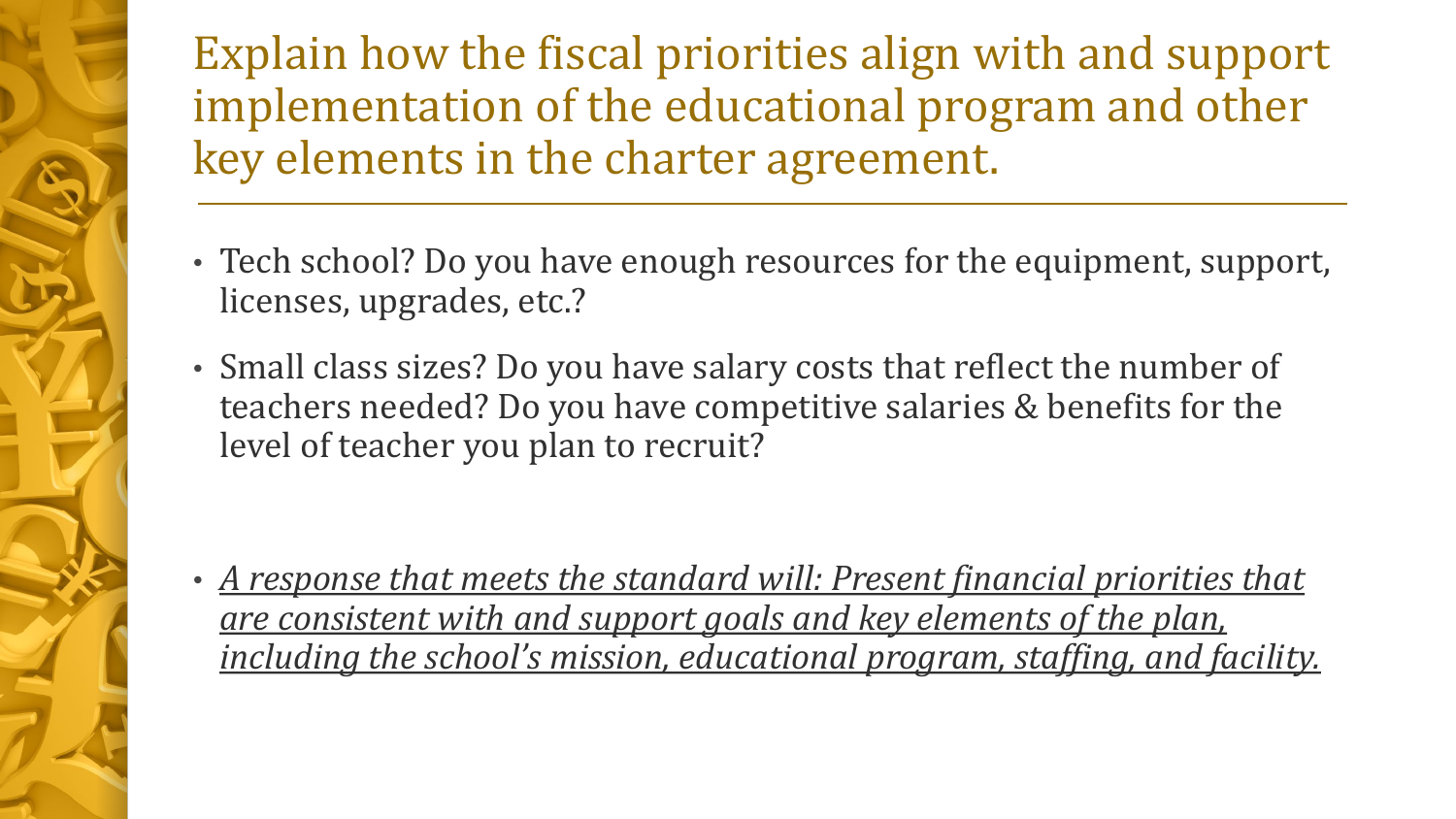If the school anticipates incurring debt for any reason, such as for acquisition of its facility, address the schedule for debt repayment and elaborate on the repayment assumptions and plan.

- Look at other schools!!!
	- [https://auditor.utah.gov/audit\\_reports/](https://auditor.utah.gov/audit_reports/)
- Are board members personally liable for the school's debt?
- "Limited liability" = organization's directors and officers have limited personal liability for debts basic duties are fulfilled. Creditors can only go after corporate assets and **insurance** to satisfy liabilities incurred by the corporation.
- Board members are legally bound to "exercise reasonable care" when deciding for the organization.
	- Reasonable care is what an 'ordinarily prudent' person in a similar situation would do.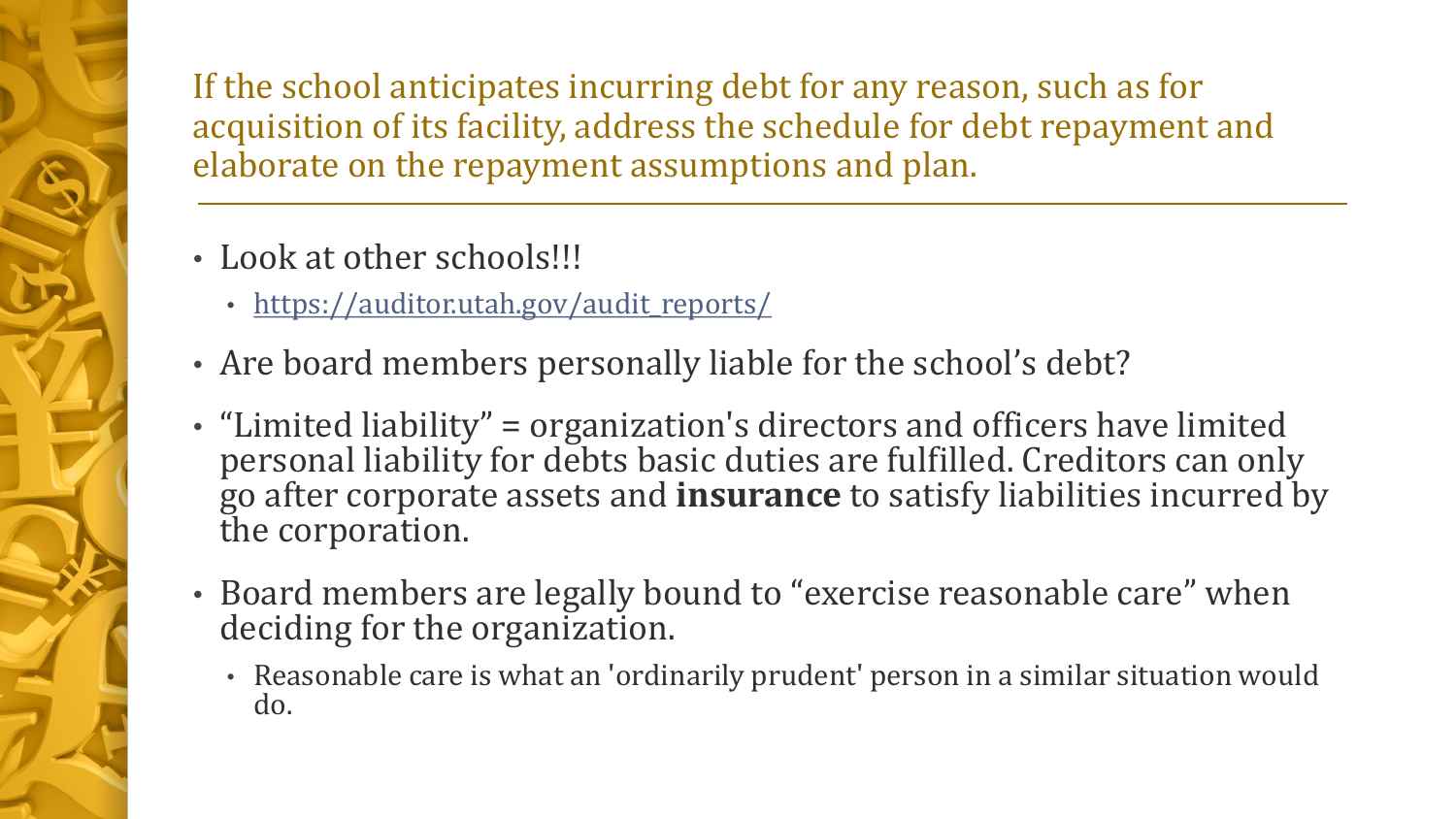Discuss the school's contingency plans for cash flow challenges, a budget shortfall, lower than expected student enrollment, or other financial challenges in the early years of operation.

- Cash Flow challenge = you've spent more than you "earned"
- Budget shortfall = you didn't guess very well
	- Solution to both monthly review of financials and budget
	- Good process and controls for adjusting the budget
	- Strong finances = 5% variances from original to year end
- Lower enrollment = breakeven budget
- Other challenges = faulty roof, local district gives huge raises, change orders on building
- A response that meets the standard will: present viable strategies for meeting *potential budget and cash flow challenges, particularly for the first three fiscal years.*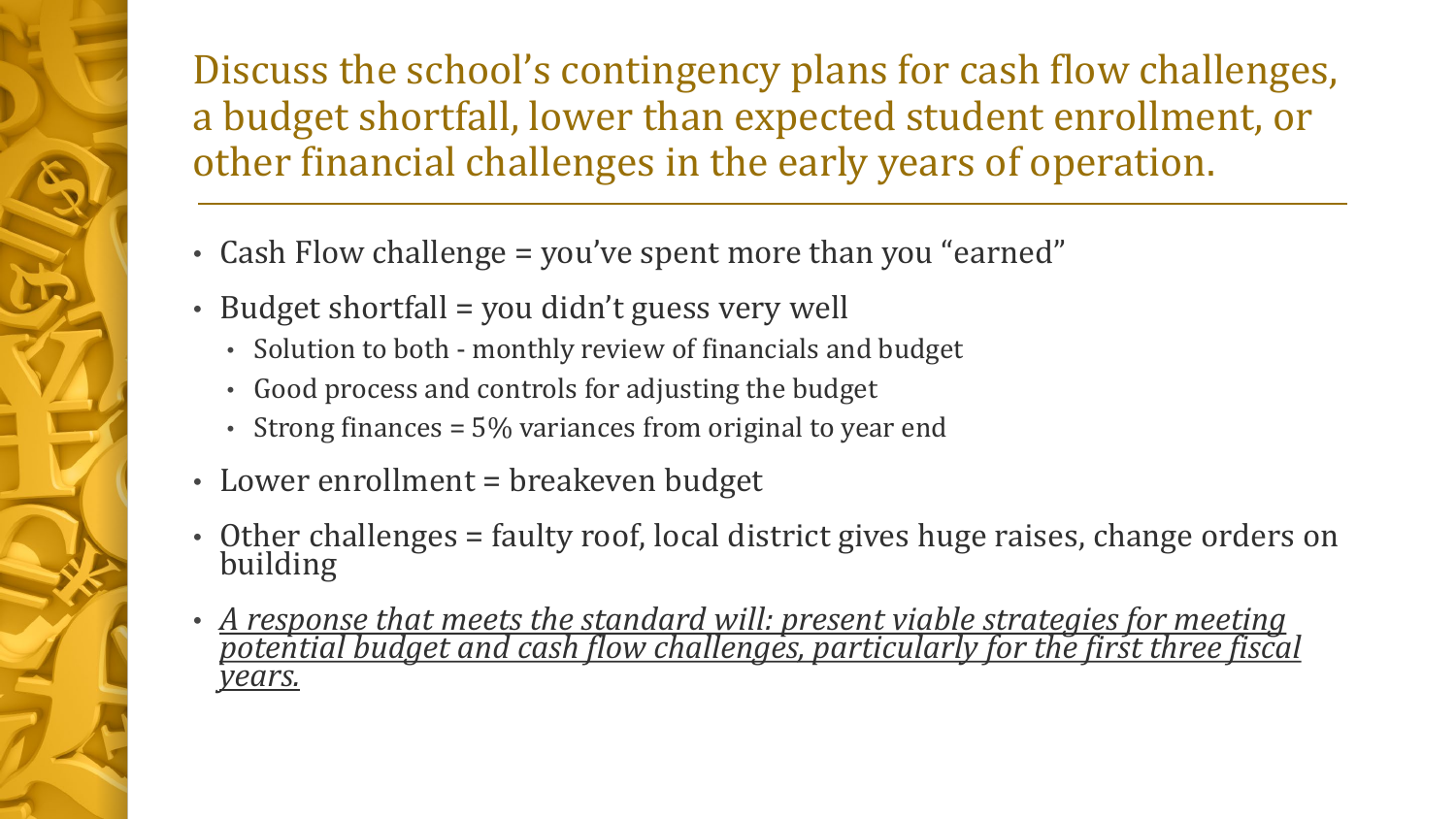## How much of the budget do you think is spent on building & people?

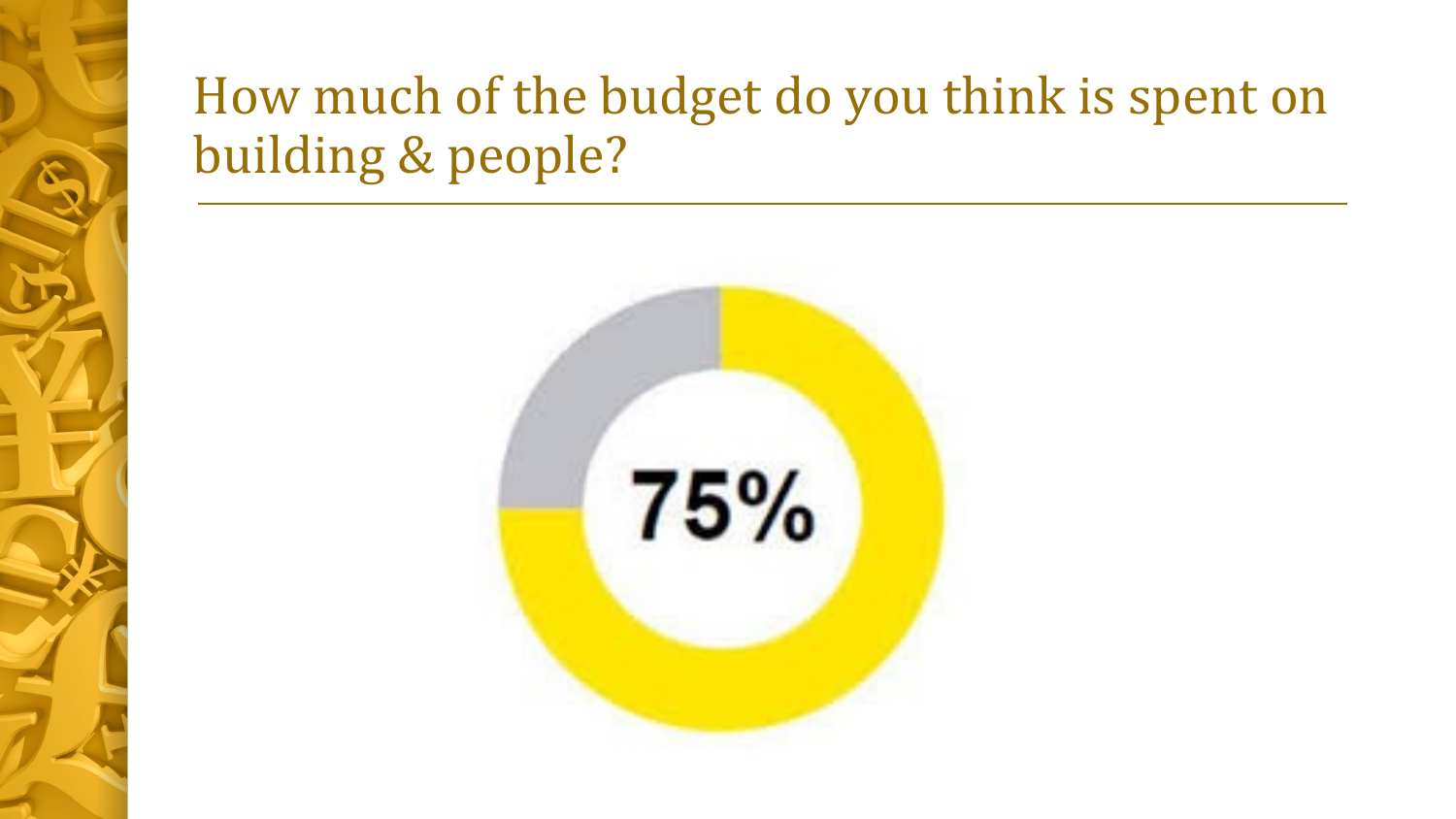# Specify the school's break-even enrollment count and explain how this number was obtained.

- The **break**-**even** point represents the amount—in either unit (quantity) or revenue (sales) terms—that is required to cover total costs, consisting of both fixed and variable costs to the company.
- How does this work for a non-profit school?
- Fixed & Variable costs
	- Fixed = Not affected by enrollment
	- Variable = Affected by enrollment
		- Give Example

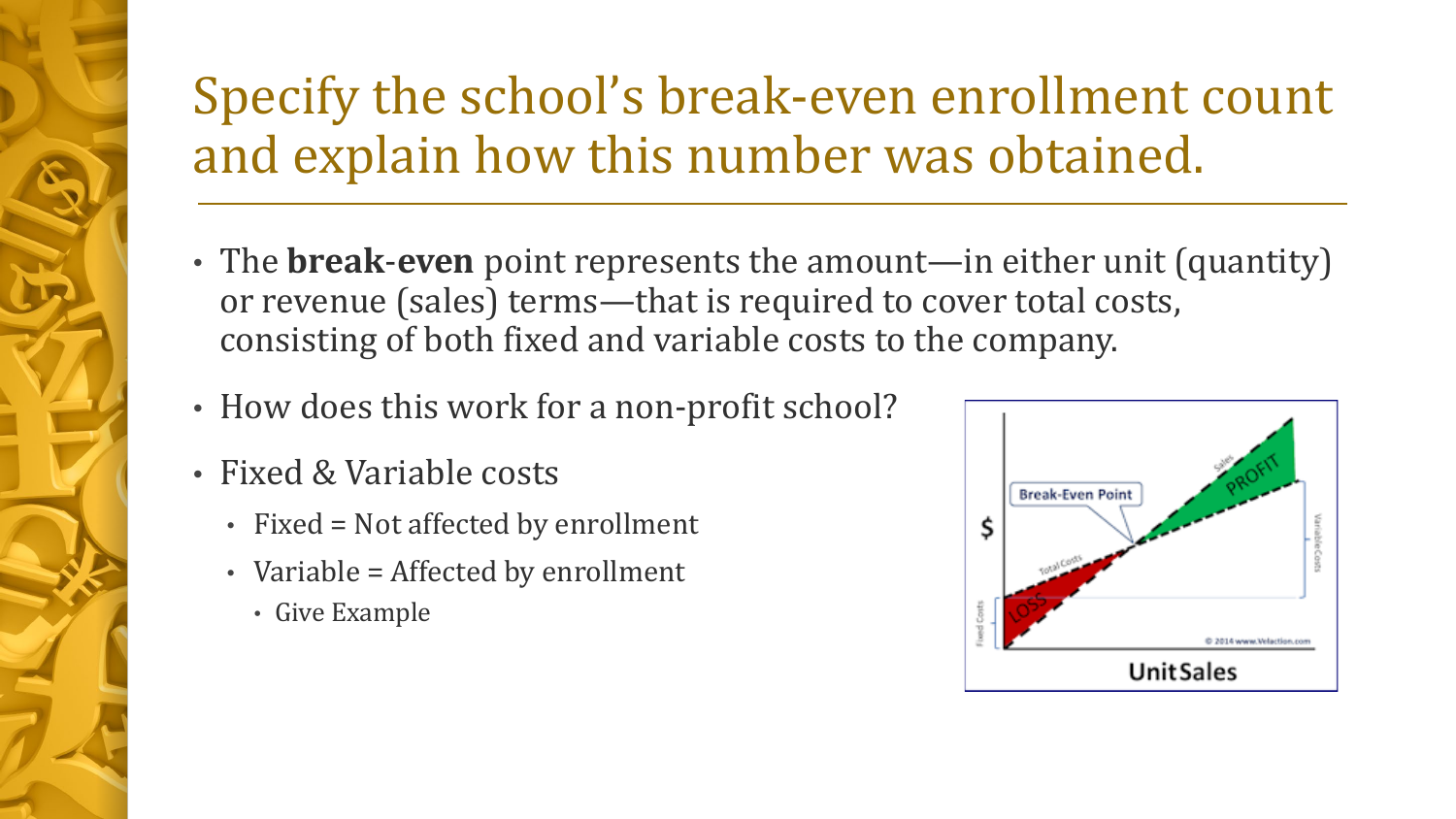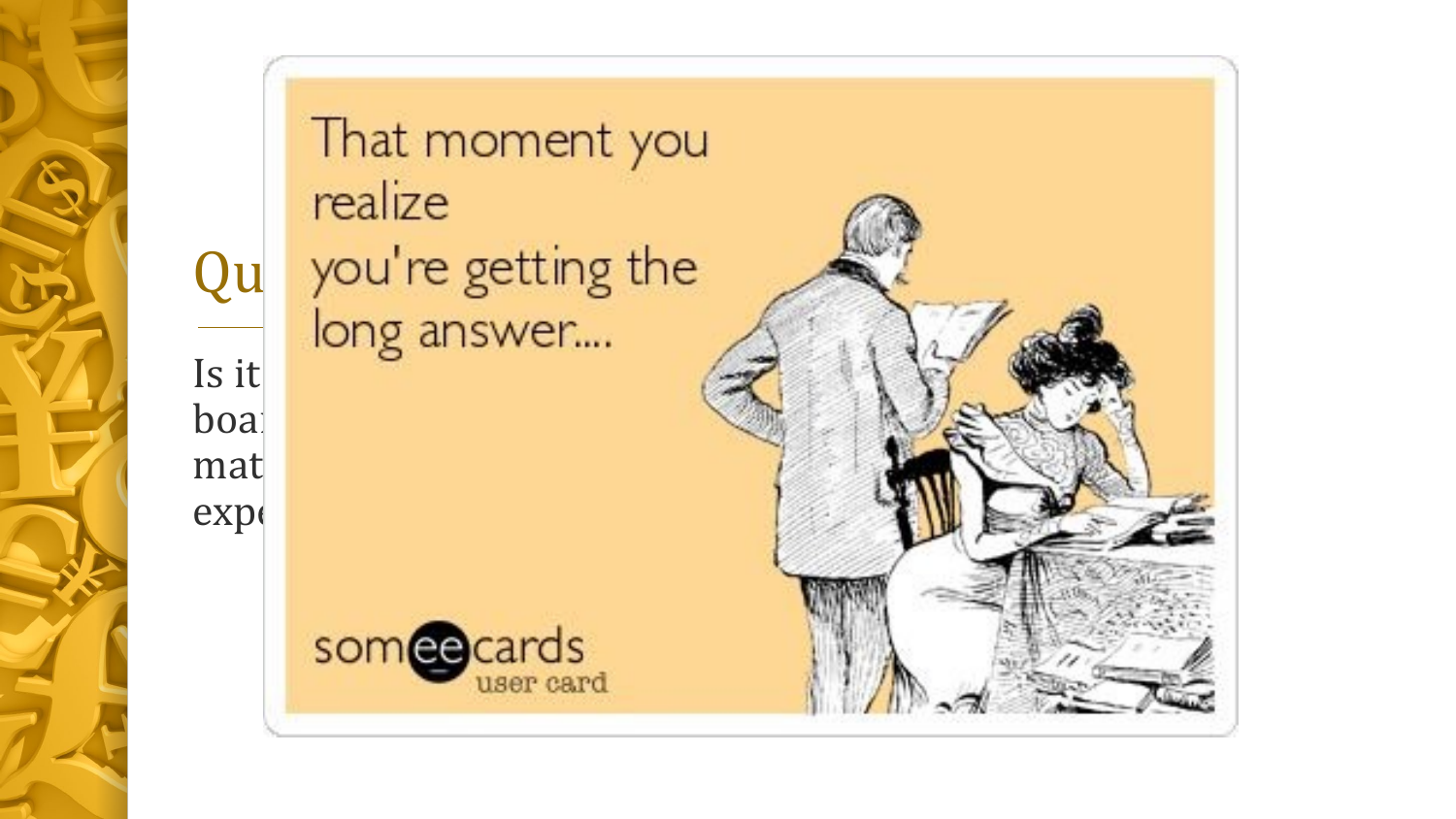Use the *Charter School Budget Template* to detail the school's estimated revenues and expenditures for the first operational year, including a breakeven analysis.

- A response that meets the standard will: Budget must reflect at minimum the required percentage of reserve funds at the end of the fiscal year.
- Budget Template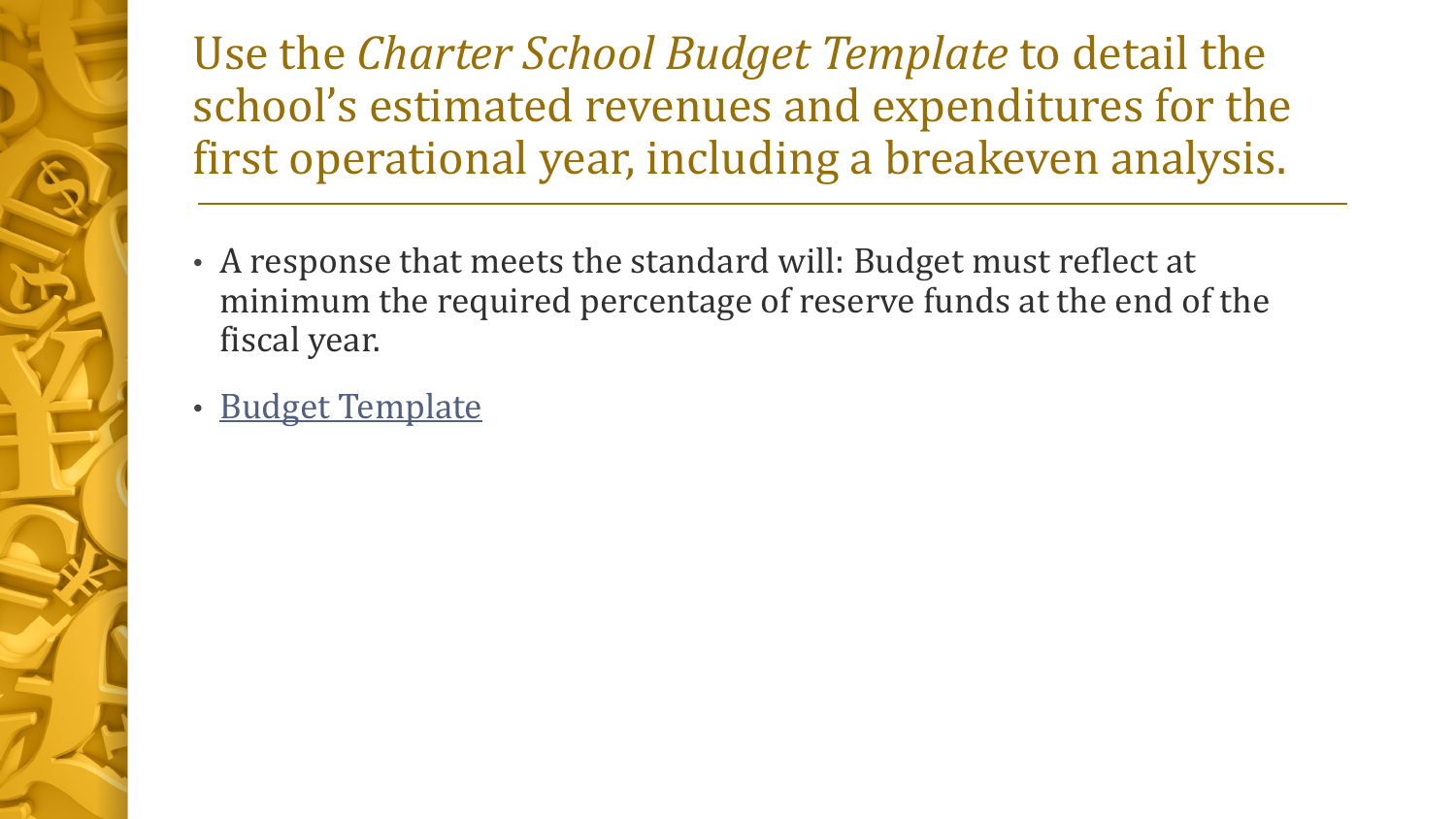### Object Codes [https://www.schools.utah.gov/file/2e8b4e68-b484-](https://www.schools.utah.gov/file/2e8b4e68-b484-4f00-be86-df472c970c97) 4f00-be86-df472c970c97

- **100 Salaries**  On the payroll of the LEA
- **200 Employee Benefits**  Paid by the LEA on behalf of the employee
- **300 Purchased Professional & Technical Services**  Services which by their nature can be performed only by persons with specialized skill/knowledge
- **400 Purchased Property Services**  Operate, repair, maintain, insure, and rent property owned/used by the LEA
- **500 Other Purchased Services**  Other than 300 or 400
- **600 Supplies**  Expendable consumed, worn out or deteriorated in use
- **700 Property**  Acquiring capital assess, including land, existing buildings & infrastructure, and equipment.
- **800 Other Objects**  Debt service & miscellaneous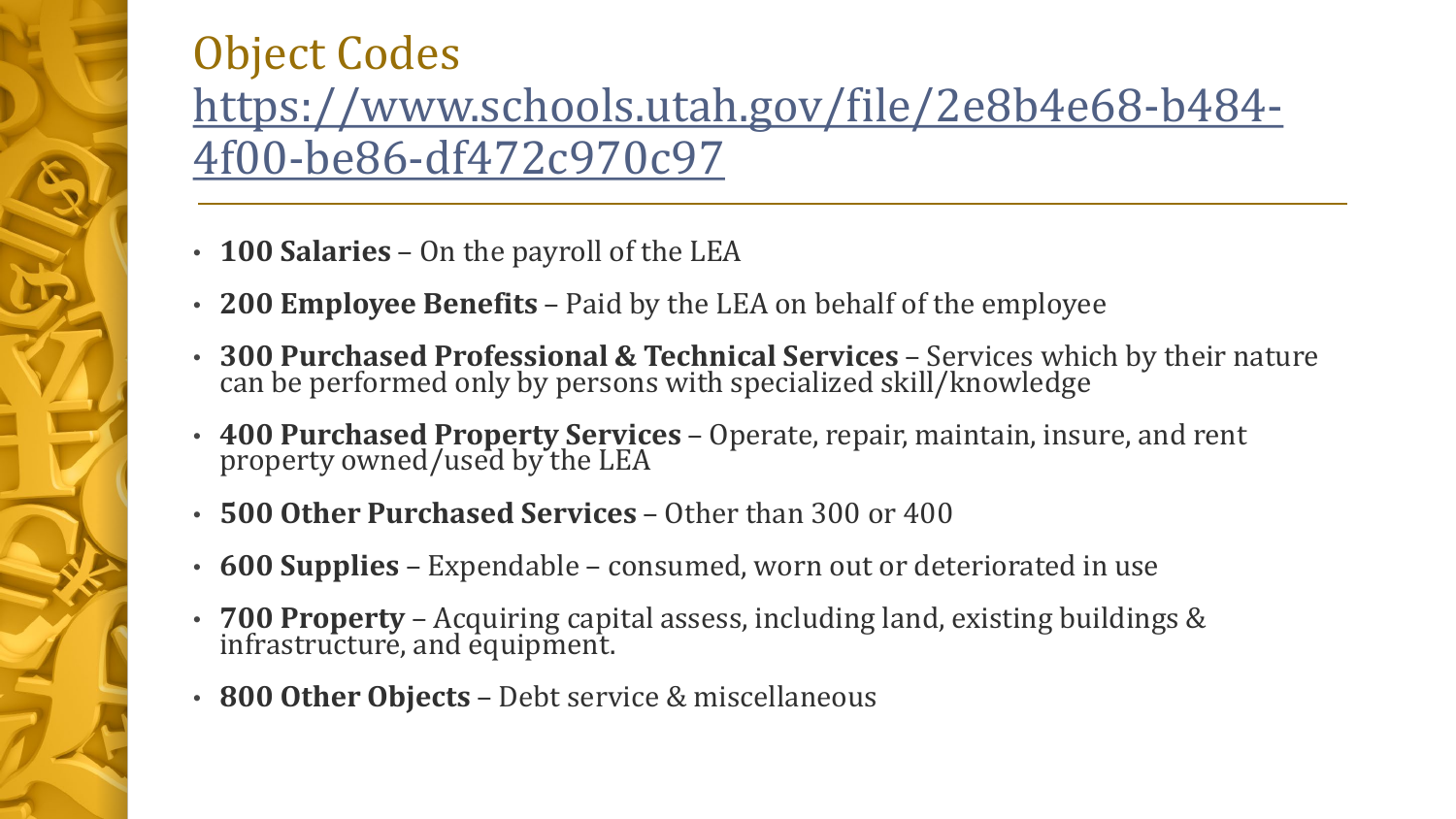Describe how the school's finances will be managed and who will be responsible for the protection of student and financial records.

- Present evidence that the school will have or has capacity to develop adequate policies and processes for tracking enrollment and attendance, eligibility for free and reduced priced lunch, SWD, and ELs enrollment.
- Why would this be in the finance section?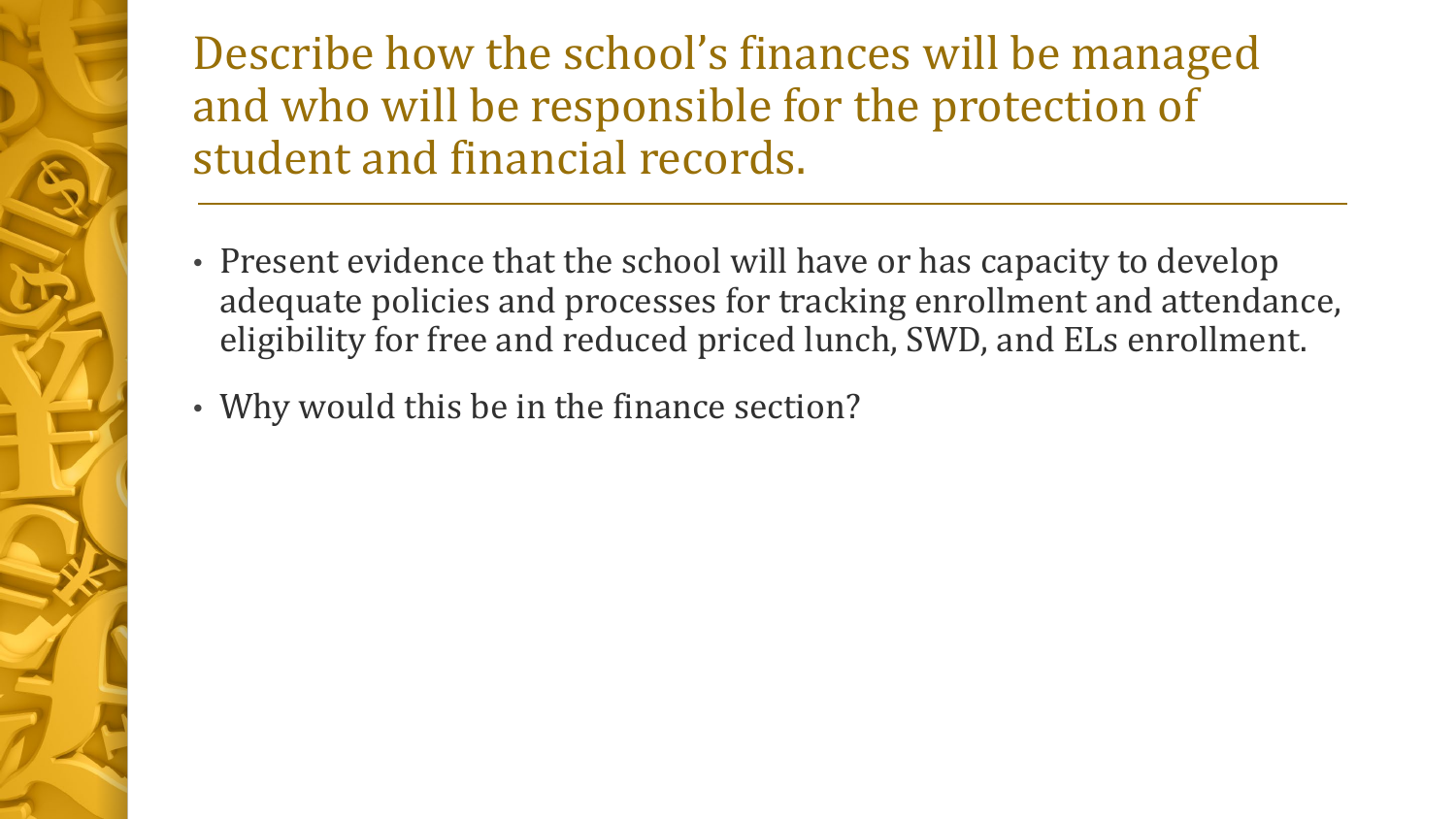### Providing recommended liability insurance to indemnify the school, its board, staff and teachers against tort claims.

- Directors and Officers (D&O) Insurance
	- \$1 million
- Treasurer's Bond
	- Not very expensive
- Liability Insurance
	- \$2 million
- Property Insurance
	- Typically in the lease and based on the value of the building



• State Risk Management or Private or both